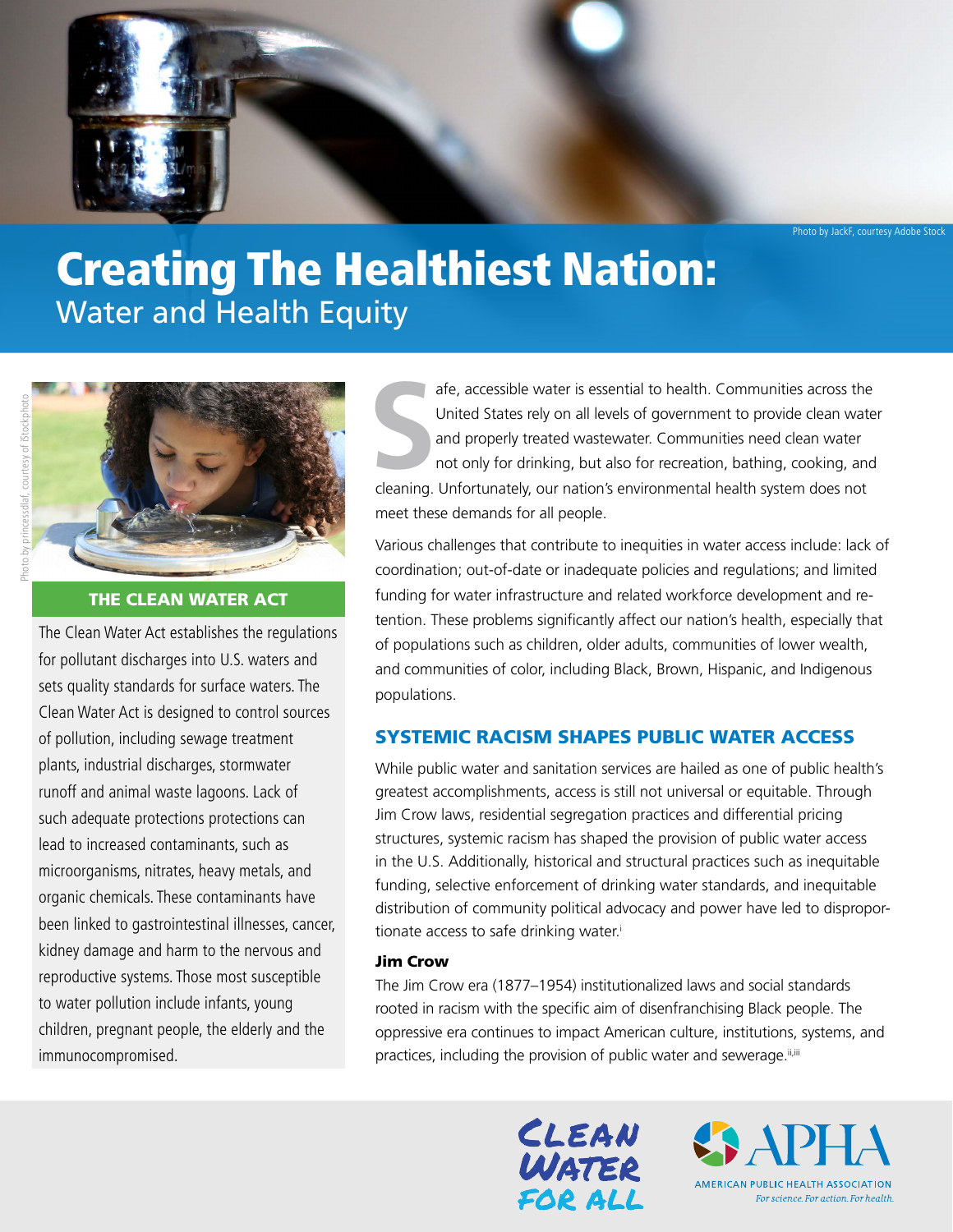Historically, Black neighborhoods obtained access to water and sanitation services roughly five to 10 years after White neighborhoods. This variability in access is more notable for suburban and rural neighborhoods, as cities often had to extend service to all inhabitants, Black and White, to appropriately manage waterborne disease outbreaks[.iii](#page-5-2)

#### Residential Segregation and Access

The emergence of more pronounced racial segregation patterns in the mid-20th century, guided by practices such as redlining, exclusionary zoning, and discriminatory lending practices, bolstered municipal decisions to restrict service and access to majority-Black communities and neighborhoods.iv

#### Affordability Crisis

Increasing costs for water utilities can create barriers to water access, especially in economically distressed cities with declining populations. In cases when residents are offered the opportunity to connect to water utilities, the price is unaffordable. Those who cannot afford the rising costs may face water shut offs, house foreclosures, or property liens.[iv,iv](#page-5-3)

The impacts of the rising cost of water bills disproportionately affect Black communities. For example, in Baltimore and Cleveland, both majority-Black cities, liens of \$350 and \$300 respectively were placed on homes for unpaid water bills, contributing to overall declines in Black homeownership.<sup>iv</sup>

### Inequitable Access and Disparate Health Outcomes

In the U.S., about 1.6 million residents do not have access to running water or complete plumbing in their homes (living without a toilet, tub, or shower).<sup>v</sup> There are several communities that disproportionately experience this lack of access including: American Indians and Alaska Natives, Hispanic populations living in the rural Southwest, Black Americans in the rural South, those living in Appalachia, migrant and seasonal farmworkers and communities of lower wealth[.vi,](#page-5-5)[vii](#page-5-6)

While safe drinking water continues to be a significant issue for many Americans, American Indians in rural or reservation areas are particularly affected. An estimated 6.5% of American Indian homes are without safe and adequate water and sanitation sources compared to less than 1% of the general U.S. population that lacks access.viii Of particular significance,



# Photo by ehrlif, courtesy of iStockphoto

# WATER, HEALTH EQUITY AND ENVIRONMENTAL JUSTICE

Environmental justice communities are composed of marginalized racial/ ethnic, low-income/poor, rural, immigrant/refugee and indigenous populations that live in areas disproportionately burdened by environmental hazards, unhealthy land uses, psychosocial stressors and historical traumas, all of which drive environmental health disparities.<sup>i</sup> Communities that experience disproportionate access to safe and clean water sources and/ or undue exposure to polluted waters and as a result, experience negative health impacts, are combatting environmental injustice. Flint, Michigan, and Newark, New Jersey are among the many examples of communities that experience water contamination issues linked to discrimination and environmental racism.<sup>ii</sup> Many environmental justice organizations and partnerships, such as the Environmental Justice Coalition for Water,<sup>iii</sup> are focusing their work on water to advance health equity and social justice.

- ii. Fedinick, K.P., Taylor, S., and Roberts, M. (2019 September). Watered Down Justice. Retrieved from https://www.nrdc.org/sites/default/files/watered-down-justice-report.pdf
- iii. Environmental Justice Coalition for Water. (2022). https://ejcw.org/

i. American Public Health Association. (2019 November 5). Addressing environmental justice to achieve health equity (policy statement). Retrieved from https://www.apha.org/policies-and-advocacy/public-health-policy-statements/policy-database/2020/01/14/addressing-environmental-justiceto-achieve-health-equity#:~:text=%5B27%E2%80%9329%5D%20By%20eliminating,and%20 improved%20health%20care%20access.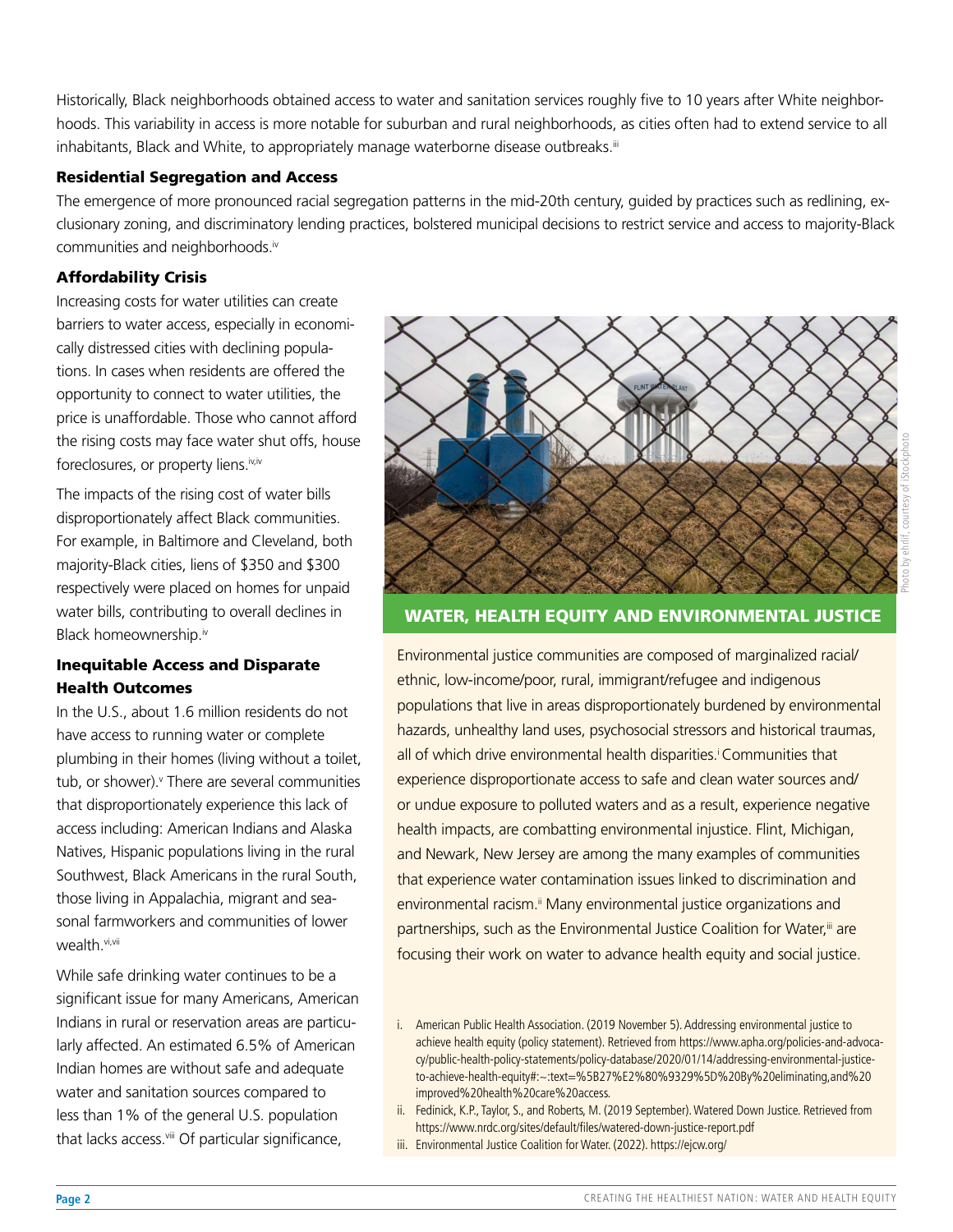approximately 1 in 20 American Indian and Alaska Native households, mostly rural, lack working indoor plumbing.<sup>[ix](#page-5-7)</sup> Inadequate access to clean water and sanitation on reservations has been linked to higher mortality rates and health issues such as cancer, ulcers, stomach issues and pneumonia.<sup>x</sup>

Migrant and seasonal farmworkers also experience high rates of inadequate access to drinking water and basic sanitation, which can negatively impact health outcomes. Although findings from the 2015–2016 National Agricultural Workers Survey suggest that over 90% of surveyed farmworkers had access to water for hand-washing, drinking, and toilets, workers who were either undocumented or hired by piece rate were significantly less likely to have the same access.<sup>xi</sup> Restricted access to water for drinking, basic sanitation and hygiene can contribute to the spread of intestinal parasites and bacterial and viral disease.<sup>xi</sup>

Many rural communities of color and lower wealth do not have access to municipal wastewater systems. They are required to pay for and install their own systems onsite, which amplifies barriers to water and sanitation access.<sup>x</sup> These basic plumbing issues can lead to sewage overflows in yards, streams or houses which can cause health-threatening waterborne diseases, such as gastroenteritis and infectious hepatitis.<sup>x,[xii](#page-6-0)</sup>

# WATER SOURCE CONTAMINATION

Drinking water can become contaminated and harm human health in various ways. Pollution, poor maintenance, and lack of investment in water infrastructure and water management can negatively affect water quality and safety. Water contamination can come from point sources, such as sewage treatment plant discharges, and from nonpoint sources, such as agricultural runoff.

# LEAD/LEAD POISONING

Incidences of lead in drinking water have increased due to corroding water system infrastructure. Lead exposure is linked to developmental and neurological damage and disproportionately affects children, pregnant people, low-wealth communities, and communities of color. People living in older housing and those served by delivery systems with lead pipes are most at risk for ingesting significant amounts of lead through their drinking water.xiii

# LEGIONELLA/LEGIONNAIRES' DISEASE

*Legionella* bacterium is commonly found in lakes and rivers and can be a cause of concern when found in building water systems, like shower heads, hot tubs, or cooling towers. People can develop a form of pneumonia known as Legionnaires' disease, as well as Pontiac fever, when they breathe contaminated water, often through droplets of water from large building air conditioning sys-tems or from water used for showering[.xiv](#page-6-2),xv

Nine out of 10 outbreaks can be avoided by effective water management.<sup>xvi</sup> Legionella-contaminated drinking water can be the result of inadequate and aging water systems and water stagnation. Most healthy people do not get sick when exposed to the bacteria. However, those who are older, are current or past smokers, and have weakened immune systems may be more likely to get sick.<sup>xiv</sup>

#### PFAS

Most people have been exposed to per- and polyfluoroalkyl substances or PFAS, a large class of human-made persistent chemi-cals which resist decay and accumulate over time.<sup>xv[,xvii](#page-6-4)[,xviii](#page-6-5)</sup> PFAS are commonly found in industry and consumer products and pass through wastewater treatment plants. They are used in military and industrial sites, and at airports. Released PFAS from these sources contaminates water via surface water runoff and stormwater discharge and leakage. The chemicals also leach into groundwater to contaminate surface water and drinking water wells.<sup>[xvii,](#page-6-4)[xix](#page-6-6)</sup>

Many studies suggest links between PFAS and fetal and childhood developmental delays, decreased fertility, cancer, and many other harmful health effects.<sup>xx</sup> Infants and children in particular are disproportionately impacted by these hazards due to their smaller body weight and hand-to-mouth contact with PFAS-contaminated food and dust.<sup>[xxi](#page-6-8)</sup> People who work at or live near military sites, airports, industrial sites, and wastewater treatment plants are at higher risk of exposure to PFAS through drinking water. These contamination sources are often located in communities of lower wealth.<sup>xxi</sup>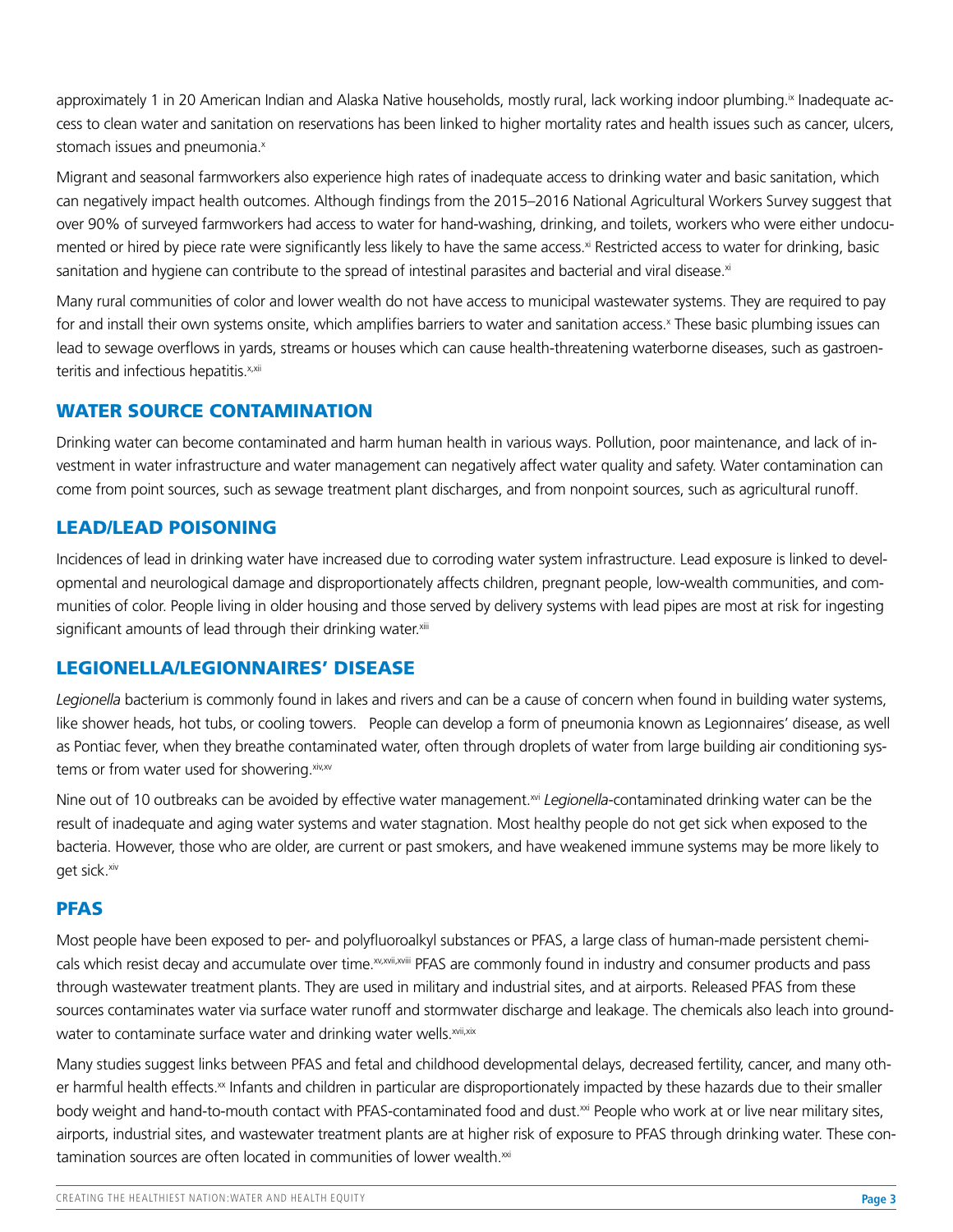#### AGRICULTURAL RUNOFF

Agricultural runoff is water that leaves farm fields. Polluted agricultural runoff is a leading cause of pollution in our waterways, groundwater sources, and drinking water.<sup>xxii</sup> Agricultural activities that lead to an increase in contaminated runoff include poorly

managed animal feeding operations, overgrazing, overworking the land, and ineffective application of pesticides and fertilizer (including the application of large quantities that cannot fully be absorbed by crops).<sup>xxiii</sup>

Nutrients, such as nitrogen and phosphorus, are crucial for agriculture. However, they can also cause algal blooms, which can render water unusable for fishing, recreation and drinking, and can kill fish.<sup>xxiii</sup> Nitrate exposure from fertilizers in runoff has been linked to many negative health outcomes including cancer. Farm workers, rural communities and communities served by private water wells are especially at risk for harmful health effects from nitrate.<sup>xxiv</sup>

#### CLIMATE CHANGE

Climate change is predicted to significantly reduce water access and increase flooding, which elevates the risk of water-related diseases and deaths.<sup>xxv</sup> Frequent droughts may lead to dangerous effects, such as dust storms and an increased risk of drought-related infectious disease and pathogens.<sup>[xxvi](#page-6-13)[,xxvii](#page-6-14)</sup>

Increased flooding can overwhelm a region's drainage and wastewater treatment systems and harm the health of people, animals, and plants. Sewer overflows are anticipated to increase, and the aging water infrastructure may not be able to withstand the extreme participation, leading to the leaching of sewage into the ground.<sup>[xxviii](#page-6-15)</sup> After flooding, people may be exposed to health hazards such as mold and contaminated drinking water in their homes or businesses.<sup>xxix</sup>

Groups most affected by the impacts of climate change on drinking water include communities of color, rural communities of lower wealth, migrant farm workers and people who are homeless. Such populations currently have unequal access to ad-



PRIVATE WELLS

About one in nine U.S. residents gets drinking water from private wells, yet private wells are not regulated by federal and, oftentimes, state laws.<sup>i</sup> A study released in 2009 by the U.S. Geological Survey found that nearly a quarter of over 1,350 private wells sampled had at least one contaminant that exceeded Environmental Protection Agency drinking water standards.<sup>ii</sup> Private wells are especially susceptible to contamination by chemicals such as nitrates, arsenic and radon, which can be harmful to health and are linked to cancer.<sup>[iii](#page-3-1)</sup> Exposure to the contaminants can result in gastrointestinal illness, neurological disorders and reproductive problems.<sup>iv</sup> According to a study conducted in Wake County, North Carolina, African American neighborhoods that were historically excluded from municipal services in Southern towns remain excluded from nearby community water services. Instead, they receive poorer-quality drinking water from private wells. Residents of these neighborhoods may face an increased risk of gastrointestinal illnesses requiring emergency care.<sup>[v](#page-3-3)</sup>

- i. National Conference of State Legislatures. (2018 February). Unregulated Drinking Water Systems. Retrieved from: http://www.ncsl.org/research/environment-and-natural-resources/unregulateddrinking-water-systems.aspx
- <span id="page-3-0"></span>ii. DeSimone, L.A., Hamilton, P.A., & Gilliom, R.J. (2009). Quality of water from domestic wells in principal aquifers of the United States, 1991-2004, Overview of major findings: U.S. Geological Survey Circular 1332, 48.
- <span id="page-3-1"></span>iii. U.S. Environmental Protection Agency. (2018, February 23). Potential Well Water Contaminants and Their Impacts. Retrieved from: https://www.epa.gov/privatewells/potential-well-watercontaminants-and-their-impacts
- <span id="page-3-2"></span>iv. Centers for Disease Control and Prevention. (2015, July 2). Overview of Water-related Diseases and Contaminants in Private Wells. Retrieved from: https://www.cdc.gov/healthywater/drinking/ private/wells/diseases.html
- <span id="page-3-3"></span>v. Stillo, F. & MacDonald Gibson, J. (2017). Exposure to Contaminated Drinking Water and Health Disparities in North Carolina. American Journal of Public Health. 107, 180-185. https://doi. org/10.2105/AJPH.2016.303482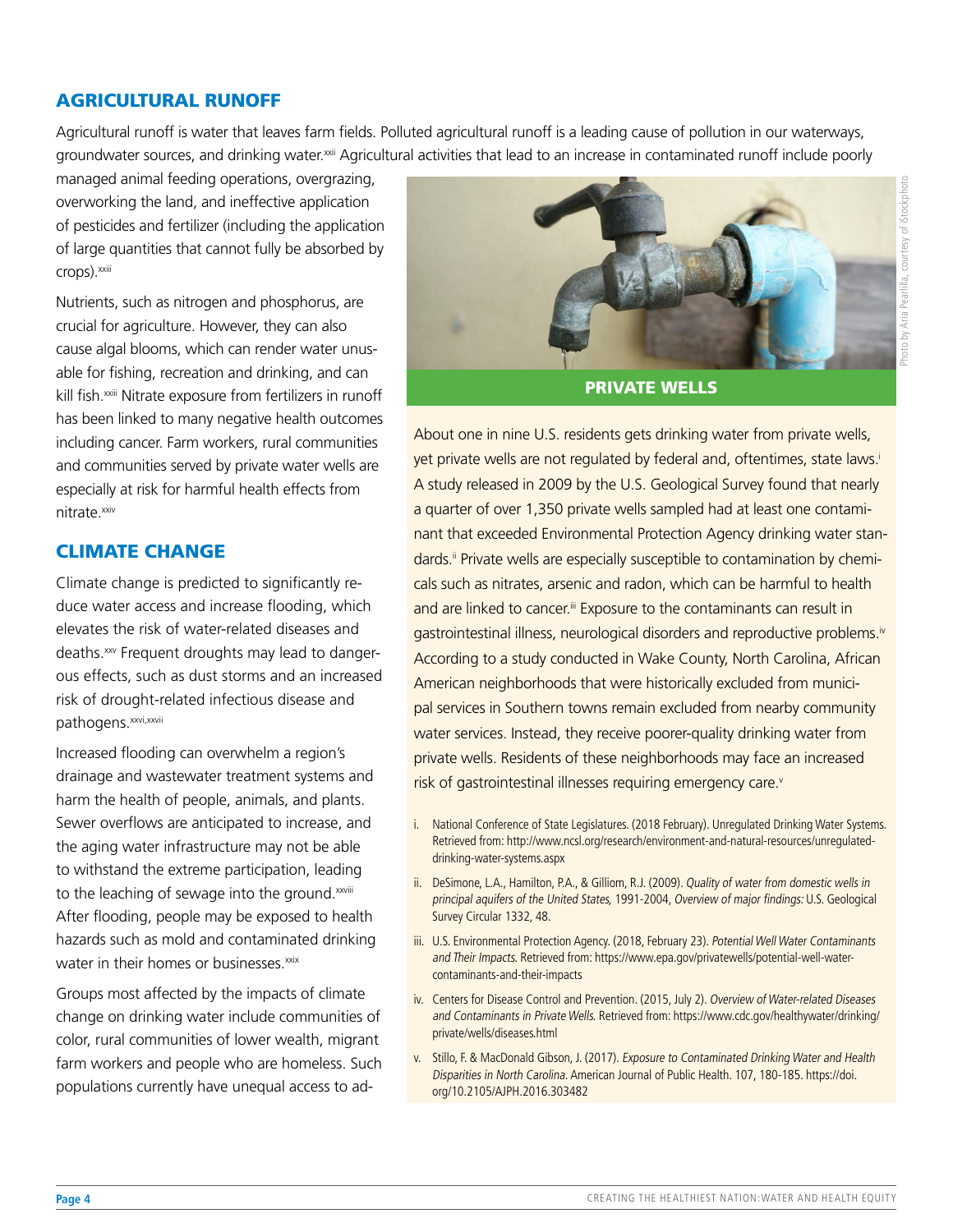equate water infrastructure, among other accessibility issues. The health effects of contaminated water also disproportionately impact children, pregnant people, and the elderly. xxviii,xxx

# IMPACTED GROUPS

#### Poor Water Quality Affects Some More Than Others

| <b>POPULATION</b>                  | <b>TYPES OF VULNERABILITIES</b>                                                                                                                                                                                                     |
|------------------------------------|-------------------------------------------------------------------------------------------------------------------------------------------------------------------------------------------------------------------------------------|
| <b>COMMUNITIES OF COLOR</b>        | • Structural racism<br>• Inadequate infrastructure<br>• Health disparities<br>• Language barrier in communities where English is a second language                                                                                  |
| <b>CHILDREN</b>                    | • Breathe more air and drink more water per body weight than adults<br>• Developing organs and low immunity<br>• Dependent on adults<br>• More time spent outdoors<br>• Play on the floor and put hands and objects in their mouths |
| <b>OLDER ADULTS</b>                | • Low immunity<br>• Pre-existing conditions<br>• Limited mobility                                                                                                                                                                   |
| <b>COMMUNITIES OF LOWER WEALTH</b> | • Limited resources and means to evacuate<br>• Inadequate infrastructure                                                                                                                                                            |

Other groups that experience disproportionate health impacts of poor water quality include: pregnant women; immigrant groups; the uninsured; occupational groups, such as workers exposed to extreme weather; and people with disabilities, pre-existing or chronic medical conditions.

#### RECOMMENDATIONS

#### Federal agencies

- Develop a national water action plan to address racial and health inequities, climate change and coordination efforts.[xv](#page-6-3)
- Provide necessary capacity-building support through funding or technical assistance to local health and environmental depart-ments to anticipate, recognize, evaluate, and remediate high-risk infrastructure and contamination sources[.xv](#page-6-3)
- **Enact federal legislation asserting the right to affordable and clean water.**[iv](#page-5-3)

#### Federal, state and local agencies

- Acknowledge the role of systemic racism in creating water access inequities and institutionalize racial equity in policies and programs.<sup>xxi</sup>
- Ensure adequate investment in water infrastructure: An estimated \$1 trillion in the next 25 years needs to be invested in water infrastructure just to maintain today's water service levels. xxxii
- Review, update and systematically enforce primary drinking water standards at all levels of government.<sup>xv</sup>
- Identify and promote innovative water efficiency programs<sup>xv</sup> and mobilize waterfront restoration to promote co-benefits such as better water quality, access to green space and improved public health.<sup>viii</sup> These programs could better prepare the nation for major impacts of climate change.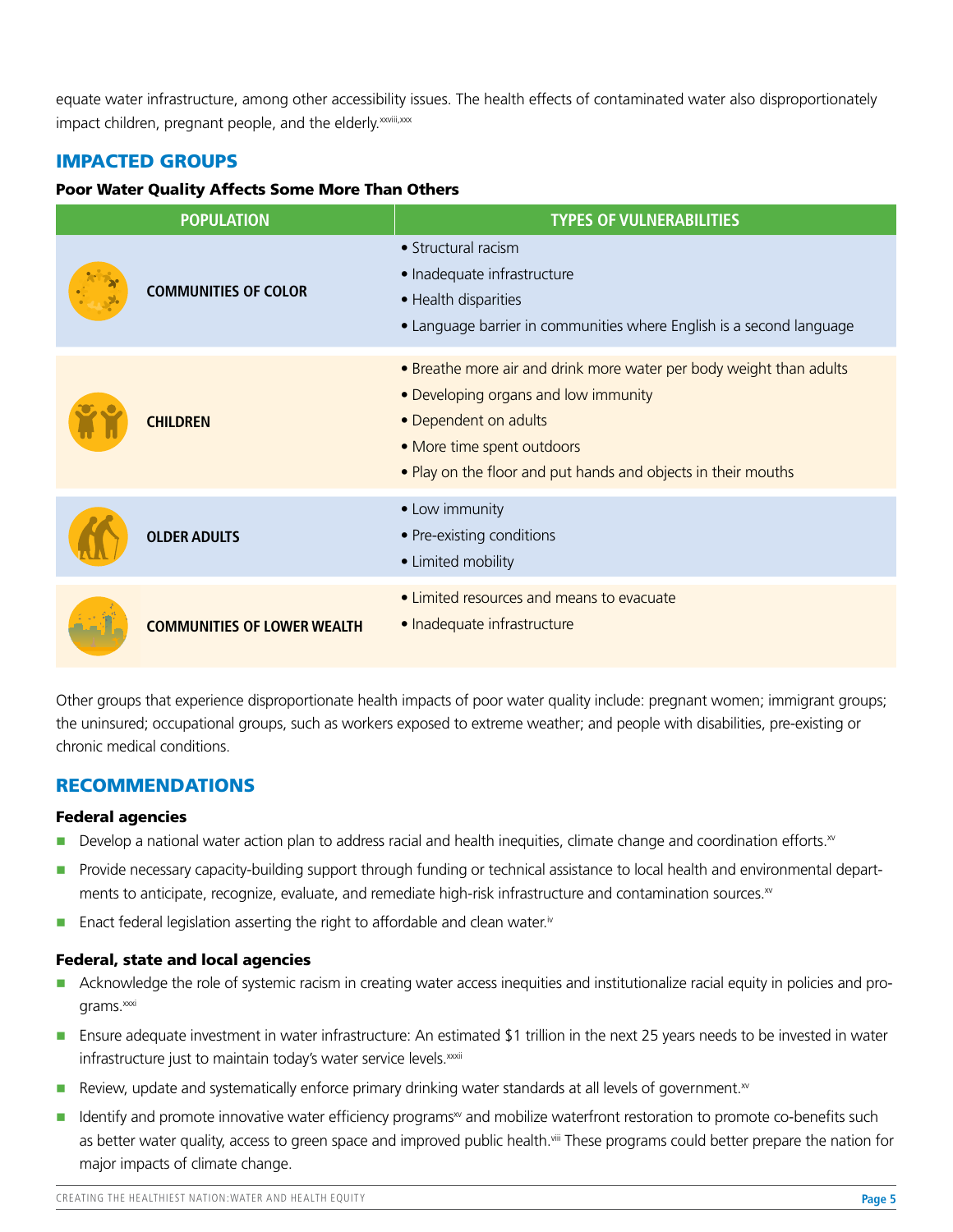- Encourage collaboration among health departments and health care providers. Coordinate primary prevention interventions between health agencies and health care providers and establish an evaluation system to monitor environmental hazards[.xxxiii](#page-6-19)
- **Partner with affected communities, especially those disproportionately impacted by water infrastructure issues, to address ac**cessibility barriers and expand affordability program[sviii](#page-5-10) and other specific funding opportunities for these groups.
- **Ensure community participation and agency transparency in identifying related water and health challenges and creating mean-**ingful, long-term solutions[.xxxiv](#page-6-20)
- **Increase accessibility of water and health information, activities, policies, and programs by considering appropriate language** translation and technological access in communities.[xxxv](#page-6-21)
- Support Tribal governments in the protection of source water. $v^{ij}$
- Pass legislation to establish affordable and clean water as a human right, such as in California.<sup>iv</sup>

#### Local agencies

- Upgrade community water and wastewater treatment systems.
- Prioritize investments in remediation where the water or wastewater infrastructure poses health risks.

#### **CONCLUSION**

Safe, accessible water and sanitation are human rights that we all need to achieve our highest level of health. Yet some groups of people in the U.S., including communities of color and of lower wealth, are less likely to have these rights than others. This places them at higher risk for serious health conditions, such as neurological disorders, gastrointestinal disease, decreased fertility and cancer. All levels of government and public health organizations must use a racial and health equity lens to ensure the safety and quality of our water infrastructure for all people across our nation.



# **REFERENCES**

- <span id="page-5-0"></span>Balazs, C. L., & Ray, I. (2014). The Drinking Water Disparities Framework: On the Origins and Persistence of Inequities in Exposure. American Journal of Public Health, 104(4), 603-611.
- <span id="page-5-1"></span>ii. Urofsky, M. I. (2015). Jim Crow Law| United States [1877-1954]. Encyclopedia Britannica Online. Encyclopedia Britannica, 21.
- <span id="page-5-2"></span>iii. Troesken, W. (2002). The Limits of Jim Crow: Race and the Provision of Water and Sewerage Services in American Cities, 1880–1925. The Journal of Economic History, 62(3), 734-772.
- <span id="page-5-3"></span>iv. US Water Alliance. (2018). One Water Big Idea 5. Redefine affordability for the 21st century. Retrieved from: http://uswateralliance.org/sites/uswateralliance.org/files/publications/ uswa\_listen\_big5\_022318\_a.pdf
- <span id="page-5-4"></span>v. Ingraham, C. (2014, April 23). 1.6 million Americans don't have indoor plumbing. Here's where they live. The Washington Post. Retrieved from: https://www.washingtonpost.com/news/ wonk/wp/2014/04/23/1-6-million-americans-dont-have-indoor-plumbing-heres-where-they-live/
- <span id="page-5-5"></span>vi. McGraw, G. (2018, March 22). Op-Ed: For millions of Americans, lack of access to water isn't just a drought problem. Los Angeles Times. Retrieved from: https://www.latimes.com/ opinion/op-ed/la-oe-mcgraw-water-poverty-data-20180322-story.html
- <span id="page-5-6"></span>vii. US Water Alliance. (2017). An Equitable Water Future: A National Briefing Paper. Retrieved from: http://uswateralliance.org/sites/uswateralliance.org/files/publications/uswa\_waterequity\_FINAL.pdf
- <span id="page-5-10"></span>viii. Mitchell, F. M. (2019). Water (in) security and American Indian health: Social and environmental justice implications for policy, practice, and research. Public Health, 176, 98-105. Retrieved from: [https://pubmed.ncbi.nlm.nih.gov/30661805/](http://)
- <span id="page-5-7"></span>ix. Rural Community Assistance Partnership. (n.d.). Still Living Without the Basics in the 21st Century: Analyzing the Availability of Water and Sanitation Services in the United States. Retrieved from: http://opportunitylinkmt.org/wp-content/uploads/2015/07/Still-Living-Without-the-Basics-Water.pdf
- <span id="page-5-8"></span>x. House Committee on Natural Resources. (2016, October 6). Water Delayed is Water Denied: How Congress Has Blocked Access to Water for Native Families. Retrieved from: http:// blackfeetnation.com/wp-content/uploads/2016/10/House-NRC-Water-Report-Minority-10-10-16.pdf
- <span id="page-5-9"></span>xi. Castillo, F., Mora, A. M., Kayser, G. L., Vanos, J., Hyland, C., Yang, A. R., & Eskenazi, B. (2021). Environmental Health Threats to Latino Migrant Farmworkers. Annual Review of Public Health, 42, 257-276.